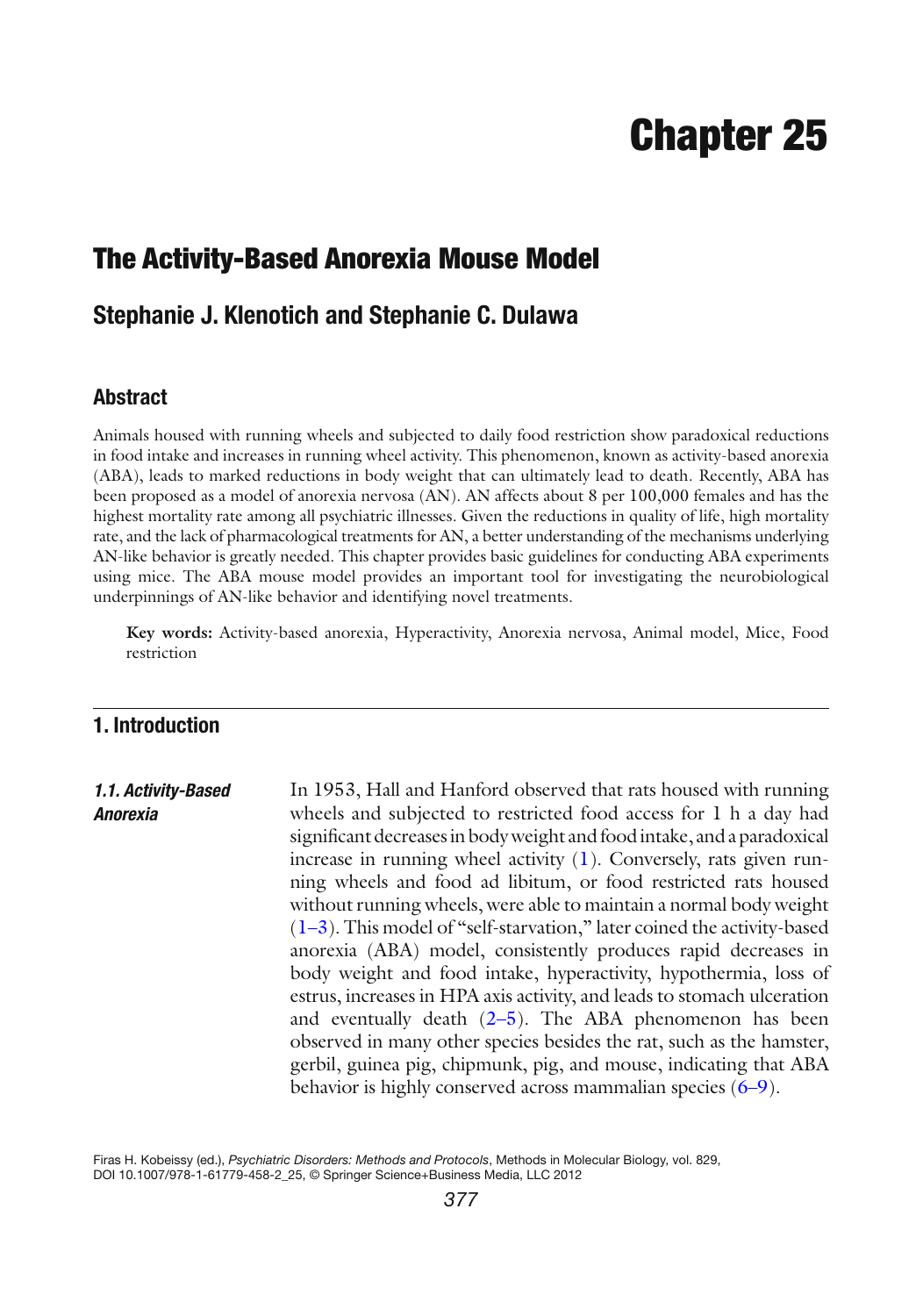The mechanisms that underlie ABA behavior are generally unknown. Nevertheless, several theories have been proposed to explain this paradoxical behavior. During ABA, animals present with a significant drop in body temperature, a symptom also observed in patients with anorexia nervosa (AN). Lambert suggests that hyperactivity develops to counteract the drop in body temperature that arises when animals fail to adjust to food restriction  $(1993)$   $(10)$ . ABA has also been suggested to result from autoaddiction to endogenous opiods. This theory posits that dysregulation of the opiod system renders hyperactivity and selfstarvation behaviors addictive  $(11)$ . Another intriguing explanation of ABA behavior comes from the "adapted to flee famine" hypothesis which suggests that hyperactivity and denial of starvation reflect an adaptive mechanism that facilitates migration in response to famine  $(12)$ . Although each theory presents intriguing arguments to explain ABA behavior, none may fully explain the phenomenon. These theories may not prove to be mutually exclusive, and these processes may work in concert in the development of ABA.

Anorexia nervosa is an eating disorder that affects approximately 0.5–1.0% of females during their lifetime and affects about one tenth of as many males  $(13)$ . The lifetime mortality rate for AN is approximately 10%, which represents the highest mortality rate of all psychiatric illnesses (14). AN often onsets around midadolescence and is characterized by an refusal to maintain a healthy weight, strong pursuit of thinness despite being underweight, fear of weight gain, preoccupation with food and body shape, and inappropriate assessment of body size. Patients usually have disruption of their menstrual cycle, or amenorrhea, and signs of hypometabolism  $(13)$ . Moreover, patients often exhibit hyperactivity, which can manifest as extreme exercise or as a general restlessness (15, 16). Patients also have hypercortisolism and increases in corticotrophin-releasing hormone (CRH) in their cerebral spinal fluid (CSF), indicating an overactive hypothalamic-pituitary-adrenal (HPA) response during illness (17, 18). AN is highly comorbid with anxiety disorders. Patients often have one or more anxiety disorders in their lifetime, most commonly obsessive-compulsive disorder or social phobia. Onset of anxiety disorders usually precedes the onset of AN (19). Overall, patients often present with signs of perfectionism, distractibility, obsessionality, anxiety, and compulsivity, which are usually present before AN diagnosis and worsen with illness  $(13, 19)$ .  *1.2. Anorexia Nervosa*

> AN is often a chronic illness with a high rate of relapse  $(13, 12)$  $20$ ). About 30–50% of patients relapse within a year of weightrestoration  $(21, 22)$ . Currently, treatment of AN remains highly limited. Patients show variable improvement following various psychological interventions including cognitive-behavioral therapy,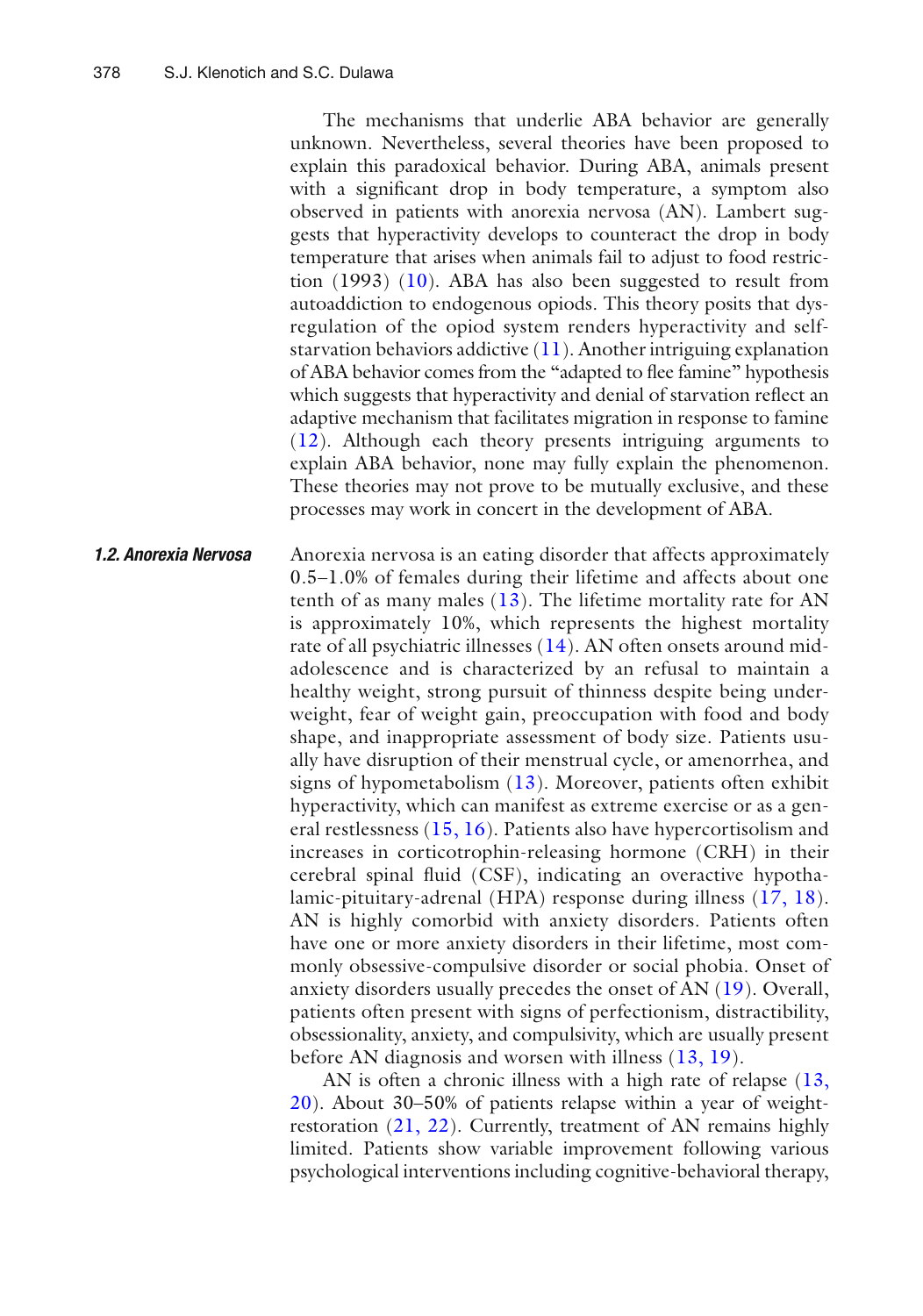|                                                                         | interpersonal therapy, behavioral programs, and family-based therapy<br>$(13, 23-26)$ . There are currently no approved pharmacological treatments<br>for AN, although studies examining the effects of the selective<br>serotonin reuptake inhibitor (SSRI) fluoxetine (27, 28) have pro-<br>duced conflicting results. However, recent studies assessing the<br>potential utility of the atypical antipsychotic olanzapine have been<br>promising $(29)$ . Considering the high mortality rate associated<br>with AN, studies aimed at identifying potential treatments and the<br>neurobiology underlying this severe disorder are critically needed.                                                                                                                                                                                                                                                                                                                                                                                                                                                                                                                                                                                                                                                                                                                                                                                                                                                                                                                                                                                        |
|-------------------------------------------------------------------------|-------------------------------------------------------------------------------------------------------------------------------------------------------------------------------------------------------------------------------------------------------------------------------------------------------------------------------------------------------------------------------------------------------------------------------------------------------------------------------------------------------------------------------------------------------------------------------------------------------------------------------------------------------------------------------------------------------------------------------------------------------------------------------------------------------------------------------------------------------------------------------------------------------------------------------------------------------------------------------------------------------------------------------------------------------------------------------------------------------------------------------------------------------------------------------------------------------------------------------------------------------------------------------------------------------------------------------------------------------------------------------------------------------------------------------------------------------------------------------------------------------------------------------------------------------------------------------------------------------------------------------------------------|
| 1.3. Utility of an ABA<br><b>Mouse Model</b>                            | Since the sequencing of the mouse genome and the widespread<br>availability of numerous inbred strains, the use of mouse models in<br>all facets of basic research has become commonplace. Mice are eas-<br>ily bred, handled, and housed, and their genome can be manipu-<br>lated to develop knockout or transgenic mice which allow for the<br>study of single genes and their roles in normal or disease processes.<br>The experimental conditions required to assess ABA (discussed<br>further below) require carefully selected experimental and control<br>groups and specialized equipment. The ABA model is a useful tool<br>for studying aspects of AN-like behavior.                                                                                                                                                                                                                                                                                                                                                                                                                                                                                                                                                                                                                                                                                                                                                                                                                                                                                                                                                                 |
| 1.4. Validity of Animal<br><b>Modeling When</b><br><b>Employing ABA</b> | Developing and using animal models of psychiatric disorders is<br>inherently difficult due to the complex nature of these illnesses.<br>Although a mouse model that recapitulates all of the symptoms a<br>disorder is intuitively appealing, modeling an entire syndrome is<br>practically impossible and also unnecessary for the model to be<br>useful $(30)$ . Modeling specific aspects of a disorder can provide<br>insight into the pathophysiology of the disorder and indentify<br>potential treatments. The ABA model has been proposed to provide<br>a model for several aspects of AN, including hyperactivity, self-<br>starvation, weight loss, amenorrhea, hypothermia, and increased<br>HPA axis activity.<br>Animal models should exhibit predictive validity for the disor-<br>der they are intended to model to justify their initial use. That is,<br>the animal model should make accurate predictions about the<br>human phenomenon of interest. Specifically, variables that influ-<br>ence the disorder should influence the dependent variable in a simi-<br>lar fashion. For example, pharmacological treatments that are<br>effective in treating the disorder should also modify the expression<br>of dependent measures $(30)$ . Thus, any potential treatments for<br>AN identified in the clinic should also reduce ABA, and vice versa.<br>The ABA model exhibits predictive validity for some aspects of AN<br>in that adolescent mice and rats are more vulnerable to ABA than<br>older rodents $((31-34))$ ; unpublished results). Furthermore,<br>female rats and mice are more vulnerable to ABA than male |

rodents  $((35);$  Fig. [1\)](#page-3-0). Thus, the ABA model can be used as a preclinical tool for studying AN-like behavior.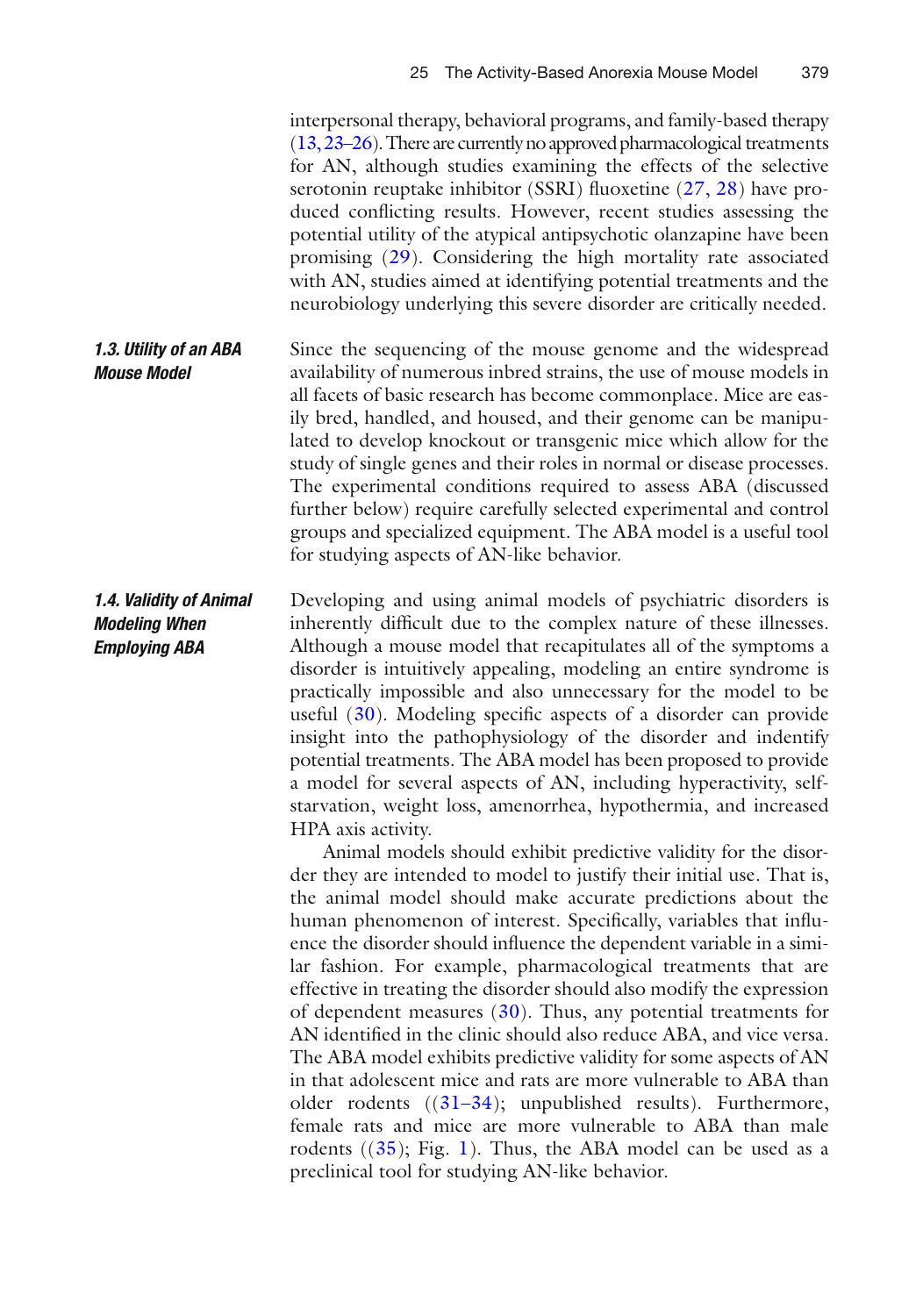<span id="page-3-0"></span>

Fig. 1. Sex differences in ABA in Balb/cJ. (a) Cumulative survival of male and female Balbc/J mice during ABA ( $p = 0.0293$ , Breslow test). Survival represents time until mouse was removed from ABA (dropout) due to loss of 25% of baseline body weight. (**b**) Body weight during food restriction before dropout. (**c**) Food intake during restriction before dropout. (**d**) Running wheel activity before dropout.  $N=30$  (15 male, 15 female) Balb/cJ mice.

## **2. Materials**

 *2.1.1. Gender*

Setting up the ABA mouse model in the lab involves choosing the most appropriate equipment, mouse strain, route of drug administration (if applicable) and experimental design given the aims of the study and the resources of the lab. To date, very few studies have examined ABA using mice  $(9, 36-39)$ . Here, we present basic guidelines for assessing ABA in mice and provide some of our own experimental results.

- 1. To date, most experiments performed using mice have used females, since AN is about ten times more prevalent in girls.  *2.1. Selecting Mice*
	- 2. Normally, female rats run significantly more than males and reduce their food intake during estrus  $(40-42)$ . During ABA, female rats continue to run more than males  $(34, 35)$ . Female rats also eat more than males during ABA, and therefore, females have been reported to be more resistant to ABA in some studies  $(35)$ . By contrast, some evidence indicates that females are more at risk than males  $(43)$ , or that no sex difference exists  $(34)$ .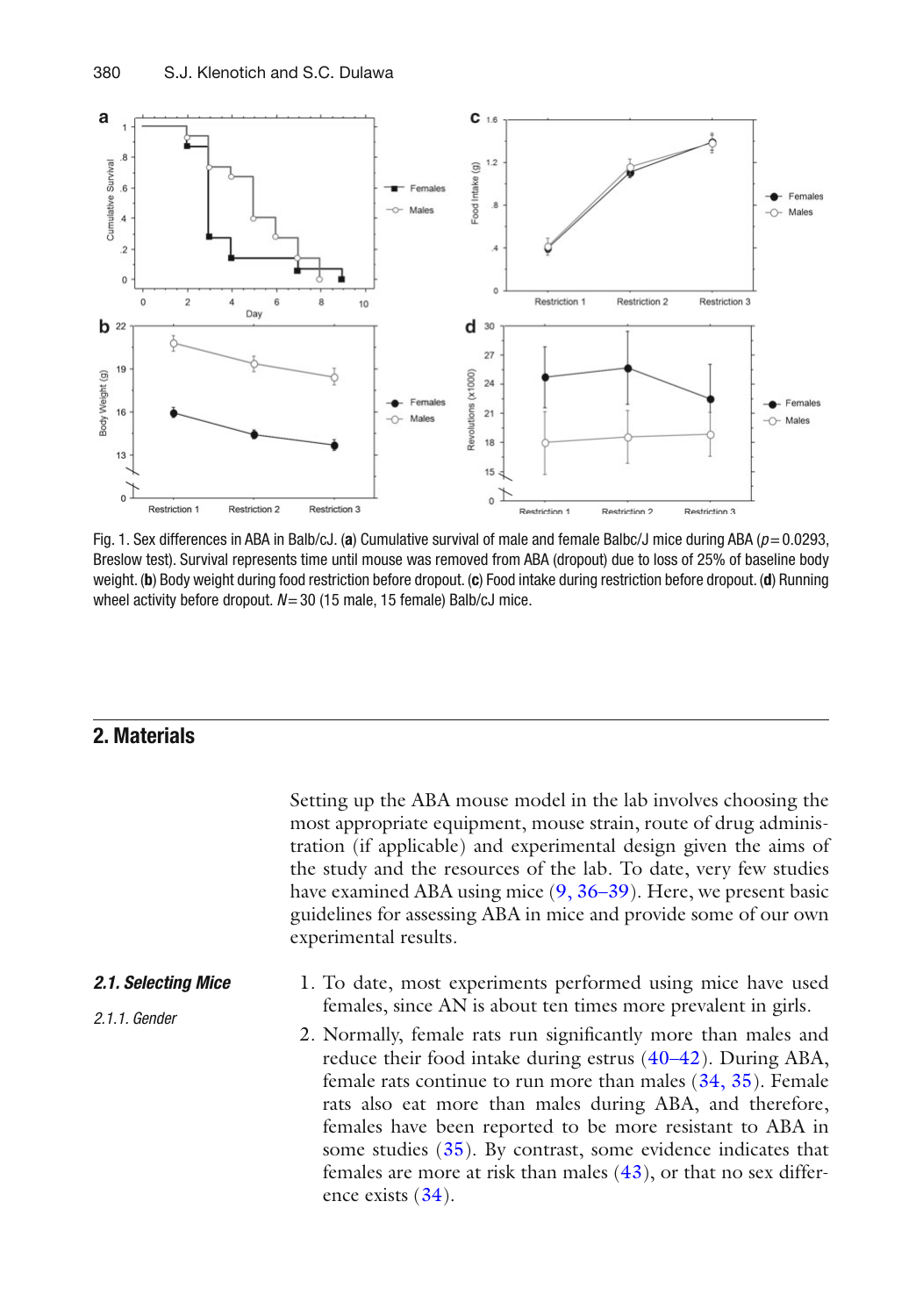- 3. We recently conducted a study examining the effects of sex on ABA. We used both male and female mice 8–10 weeks of age on a Balb/cJ background. We found that female mice were more vulnerable to ABA, and showed significantly fewer days to lose 25% of initial bodyweight (Fig. [1](#page-3-0)). Additionally, females lost more weight  $(p<0.0001)$  than male mice even though they did not differ in food intake. Although statistically insignificant, female mice also showed increased running wheel activity in comparison to male mice  $(p=0.20)$ .
- 4. The use of female mice for ABA experiments may more accurately model the clinical epidemiology of AN, allowing inferences to be drawn more readily from mice to humans. Several mouse strains (discussed further below) are commercially available (Harlan Laboratories, Charles River, The Jackson Laboratory).
- 1. Younger rats are more vulnerable to the ABA paradigm, exhibiting more rapid weight loss than adult rats  $(31-34)$ . The smaller size of younger animals may contribute to their increased susceptibility to ABA, as rats with higher initial body weights are less susceptible to ABA behavior  $(44, 45)$ .

 *2.1.2. Age*

 *2.1.3. Strain*

- 2. Younger rats exhibit more running wheel activity during ABA in comparison to older rats  $(33, 34)$ .
- 3. Although younger rats are more susceptible to ABA, they also recover from ABA faster in terms of body weight (34).
- 4. Recently, we have observed the same phenomenon in mice aged 4–6 weeks (our unpublished findings).
- 5. Since AN onsets in mid-adolescence, the use of adolescent mice in the ABA model may more accurately model AN. Given the accelerated manner in which younger rodents develop ABA, the experimental design of the ABA paradigm can be adjusted to reduce the rate at which young animals progress (see Note 1).
- 1. The large number of strains commercially available (Harlan Laboratories, Charles River, The Jackson Laboratory) for laboratory use vary widely in their vulnerability to ABA. The hypothesis being tested should be considered when selecting a strain to work with.
	- 2. Selecting a strain with high ABA is desirable when testing compounds hypothesized to reduce ABA. Furthermore, using a strain that develops high ABA levels may better model AN in humans than strains that are more resistant to ABA.
	- 3. Choosing a strain with intermediate levels of ABA may be desirable when examining the effects of a manipulation, whether pharmacological or genetic, which might either increase or reduce ABA.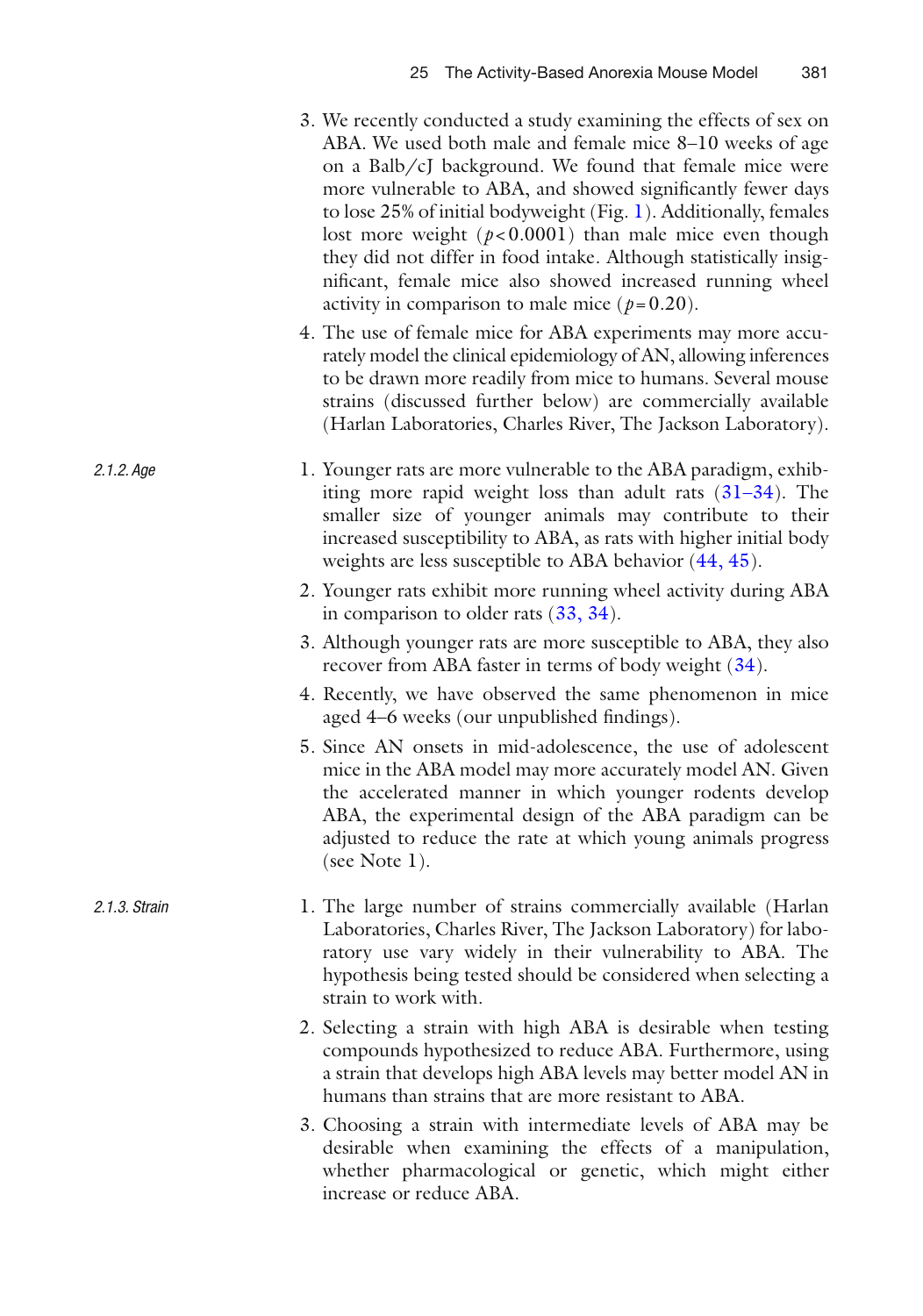- <span id="page-5-0"></span> 4. One may compare strains that vary in ABA levels to investigate potential genetic differences underlying this phenomenon.
- 5. The C57BL/6J inbred mouse strain is relatively resistant to the developing ABA, and does not exhibit the significant increases in running wheel activity that  $DBA/2J(9)$ ,  $A/J(37, 38)$ , and Balbc/J mice exhibit. C57BL/6J mice also tend to eat more than  $DBA/2J$  mice during ABA  $(9)$ .
- 6. Vulnerability to ABA may correlate with anxiety levels in inbred mouse strains, since Balbc/J mice are known to be quite anxious  $(46)$ , while C57BL6/J mice show low levels of anxiety  $(9)$ .
- 7. An anxious strain may be desirable to use for ABA studies, since AN patients often exhibit increased anxiety even before the onset of the disorder  $(13, 19)$ . Therefore, using a naturally anxious mouse strain in ABA could more closely model the human disorder.
- 8. Initially comparing several mouse strains for their vulnerability to ABA can be useful to identify an optimal strain for further use.
- 1. During ABA, mice should be housed in cages that will be spacious enough to include access to a running wheel, food containers, and water bottles. Depending on the equipment chosen, ABA can easily be performed in standard facility mouse cages (Thoren Caging, Inc., Tecniplast, Allentown, Inc., Animal Care Systems, Inc., Columbus Instruments) (Fig. 2).
	- 2. Normally, mice are housed in groups. However, when conducting ABA studies, individual housing is necessary for individual running wheel activity and food intake measurements to be recorded. Interestingly, there is conflicting evidence as to



Fig. 2. Equipment setup for ABA in standard mouse housing (a) Overhead and side (b) view of cage with wheel (Med Associates, Inc.), food jar and water bottle for singly housed mouse.

# *2.2. Housing and Equipment*

 *2.2.1. Caging*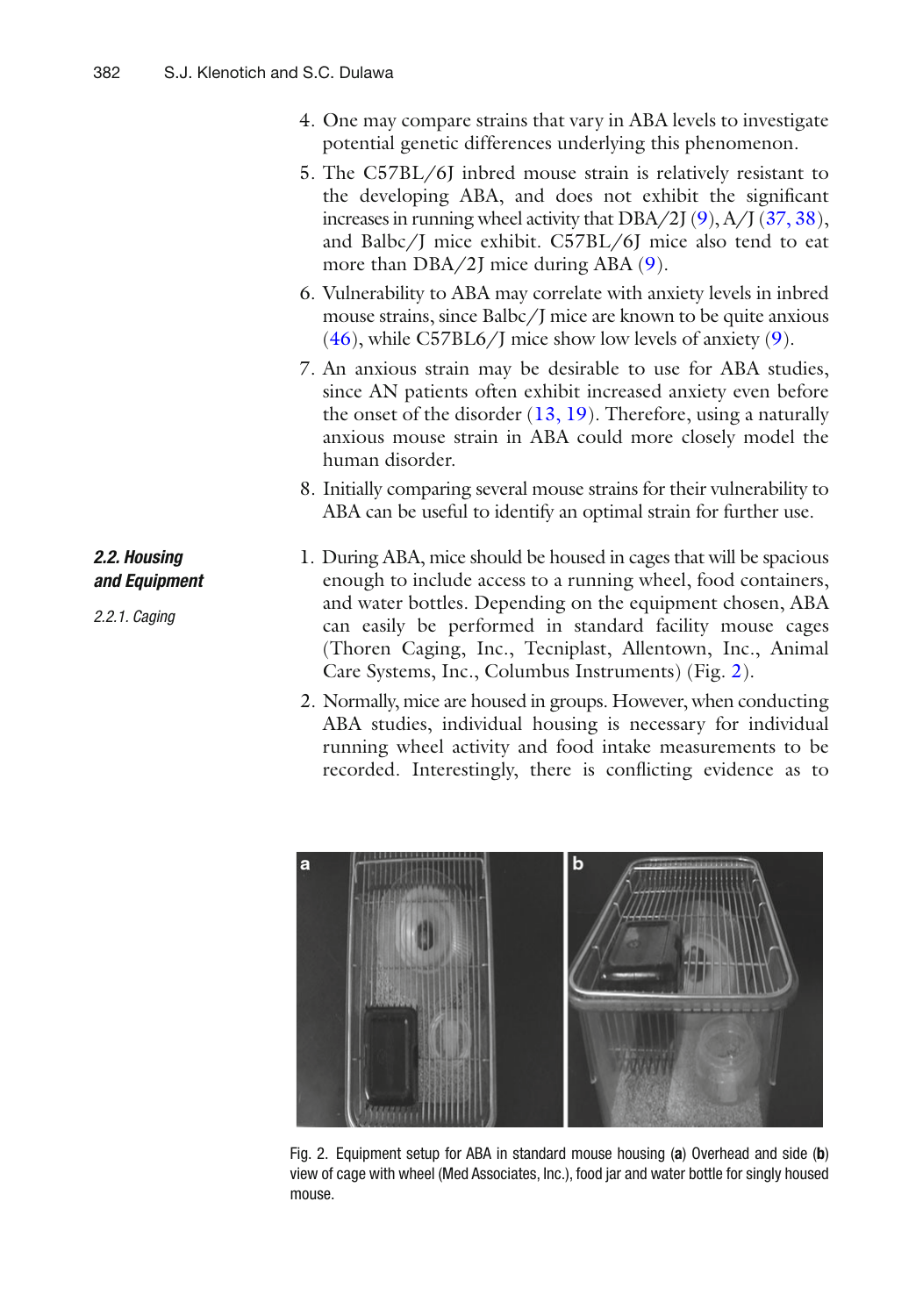whether group housing rats reduces ABA behavior  $(34, 45)$  $(34, 45)$ , or exacerbates it  $(47)$ .

- 3. The temperature at which animals are housed can also effect the development of ABA. It has been shown that increasing the ambient temperature (32°C) during ABA lowers running wheel activity, increases body weight and food intake, even after rats had reached a  $20\%$  drop in initial body weight  $(48)$ . In the same respect, rats given access to a warm plate during ABA reduced running wheel activity and body weight loss in rats (49). Moreover, rats subjected to ABA in cooler temperatures (19.4°C) had reduced survival rates in comparison to those housed at warmer temperatures  $(25^{\circ}C)$  (50).
- 4. It is important to choose the ambient temperature at which mice will be exposed to ABA with respect to desired outcome and maintain a consistent temperature to avoid variable results.
- 1. A running wheel system should be chosen based on how the investigator intends to record activity (i.e., manually, automatically), the system requirements, and how the animals will be housed with wheels.  *2.2.2. Running Wheels*
	- 2. Fortunately, there are several systems that can record 24 h running wheel activity without need for a human observer to manually tally revolutions. Cages with built in running wheels are commercially available, as are free running wheels which can be placed into standard facility caging (TSE Systems, Inc., Med Associates, Inc., Lafayette Instruments, Columbus Instruments, Tecniplast, Harvard Apparatus, IntelliBio).
	- 3. Wheel systems with external hardware or wireless capabilities are ideal so that mice do not get caught up in equipment, chew wires, or have difficulty running in the space provided.
	- 4. It is important to be able to easily clean and reuse wheels to avoid damage and increase the lifetime of the equipment.
	- 5. The ability to lock wheels at any point during the experiment allows the investigator to regulate wheel access during certain periods of the day. Placing a locked wheel in the cage also creates a nonwheel control group that has the same home cage environment as animal with wheels.
- 1. Water should be easily accessible and consistently available to mice during ABA. Mice can become dehydrated quite easily and significantly increase their drinking levels when they have access to a wheel  $(51)$ .  *2.2.3. Water Access*
	- 2. Water intake can be variable during ABA, as rats drank significantly less water prior to food access and significantly more during food access [\( 52\)](#page-16-0) . Others have found a general decrease in water intake during  $ABA(53)$ .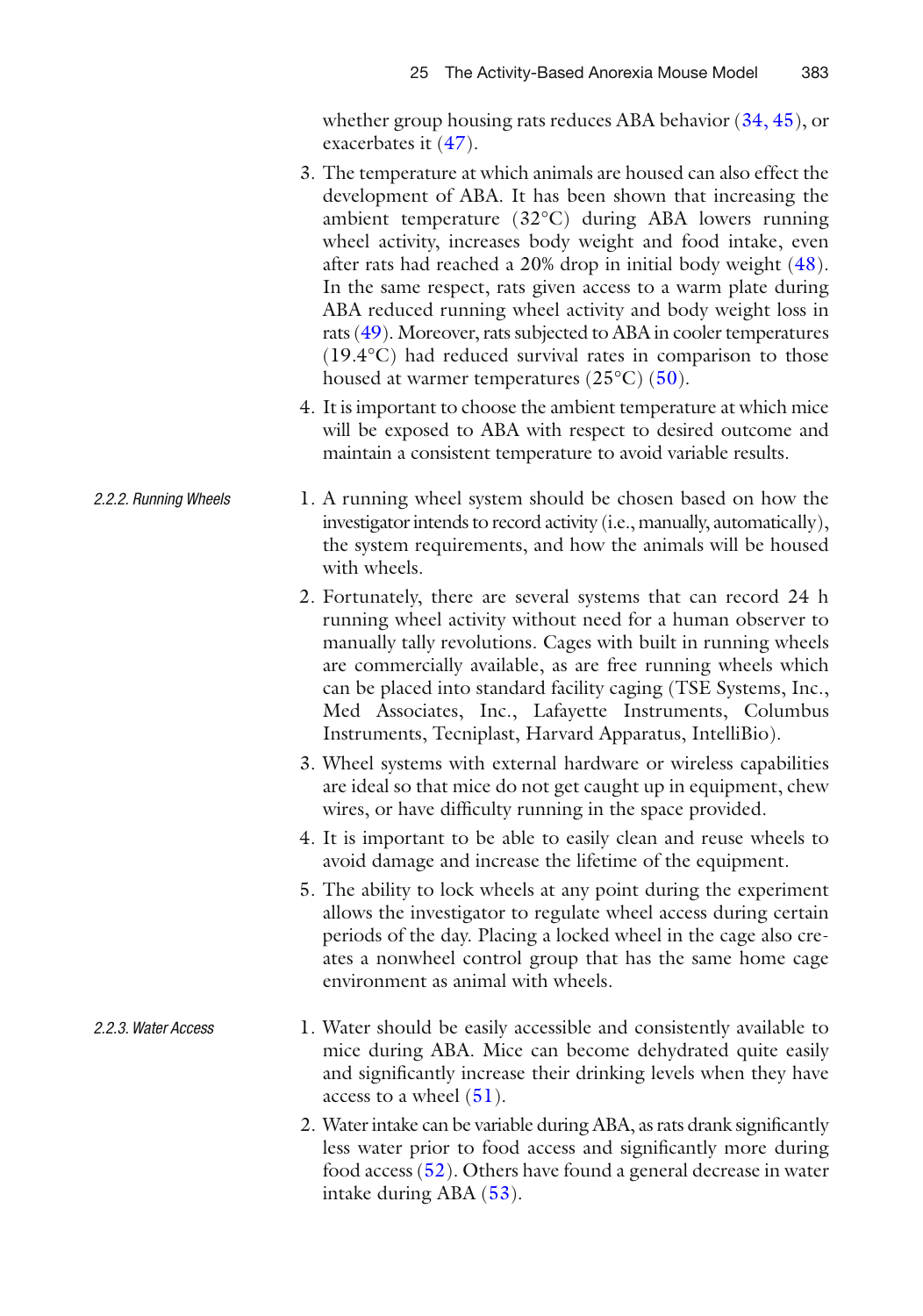- 3. Water intake may be a variable of interest and can be manipulated to investigate its effects on the development of ABA. When manipulating water availability during ABA, the investigator should follow guidelines outlined by animal care committees to avoid animal dehydration.
- 4. Overall, when choosing the caging and wheel apparatus for ABA studies, where and how water will fit into the setup should be considered.
- 5. We have found that smaller water bottles, which create more room in the cage for a running wheel, are more suited for ABA experiments (Thoren Caging, Inc.) (Fig. [2\)](#page-5-0).
- 1. Food can be provided in a small container or jar that the animal can easily fit into and eat within. This setup prevents the spillage of smaller pellets or powder into bedding (see Note 2) (Specialty Bottle, The Jar Store, LLC, SKS Bottle, U.S. Plastics Corp.).  *2.2.4. Food Presentation*
	- 2. The cage may have a specific compartment for food that can be blocked during restriction (Columbus Instruments, IntelliBio).
	- 3. Animals should be acclimated to the method of food presentation before the experiment begins.
	- 4. The type of food given to mice will also be an important consideration. For instance, rats given a sweet, high-fat diet show a reversal of weight loss and an increase in caloric intake during ABA in comparison to standard chow conditions, despite increases in running wheel activity  $(54)$ .
	- 5. Addition of sucrose, saccharin, or fat to standard chow does not significantly affect the development of ABA  $(54)$ .
	- 6. Administration of wet chow versus dry standard chow to rats during ABA ameliorated weight loss and increased food intake ( [52](#page-16-0)) . Rats given wet chow never reached criterion for removal from ABA, whereas all rats given standard chow were removed by day 7.
	- 7. Delivery of standard chow in pelleted or powered form did not affect survival  $(53)$  or food intake  $(47)$  in ABA.
	- 8. Varying the type of food available during ABA could affect experimental outcome.

# **3. Methods**

| 3.1. Experimental |  |  | The ABA model consists of a food restriction period in which ani- |  |
|-------------------|--|--|-------------------------------------------------------------------|--|
| Design            |  |  | mals have access to running wheels. Mice may be exposed to vari-  |  |
|                   |  |  | ous manipulations including genetic, pharmacological, or          |  |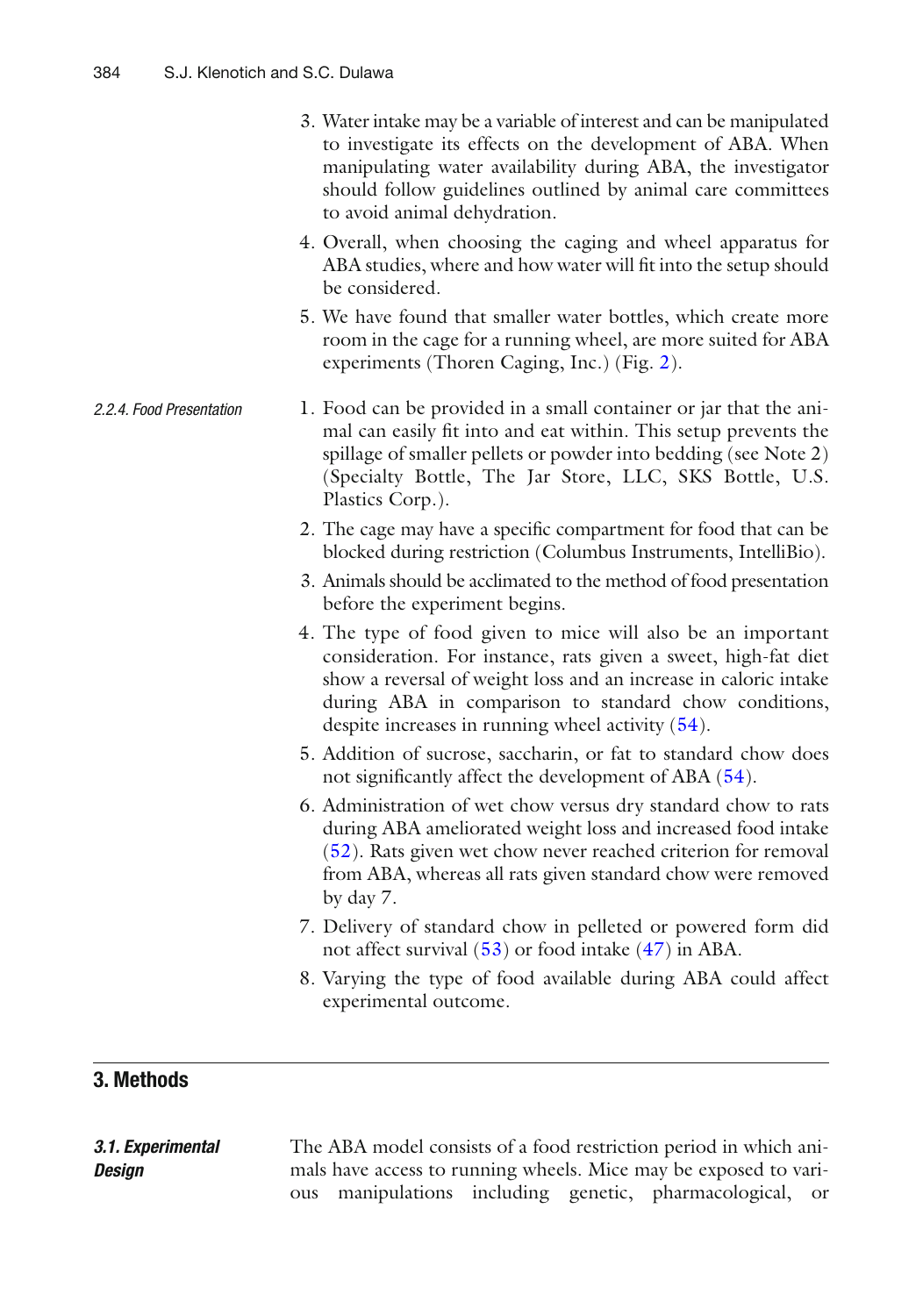| environmental manipulations. The dependent variables food intake, |
|-------------------------------------------------------------------|
| body weight, running wheel activity, and survival are monitored   |
| daily and compared between groups. Employing a carefully planned  |
| experimental design is key to obtaining results that address the  |
| questions of interest to the investigator.                        |

| 3.1.1. Acclimation |  |                                            |  |  | 1. Before beginning ABA, mice should be acclimated to the |  |
|--------------------|--|--------------------------------------------|--|--|-----------------------------------------------------------|--|
|                    |  | experimental equipment and single housing. |  |  |                                                           |  |

- 2. Typically, animals are given about 3 days to acclimate to single housing with a running wheel  $(9, 48, 55, 56)$  $(9, 48, 55, 56)$ .
- 3. Interestingly, acclimation to running wheels can also exacerbate subsequent ABA  $(33, 45)$  $(33, 45)$  $(33, 45)$ .
- 1. Mice can survive for several days when receiving 2–4 h of food access a day. The shorter the duration of food access, the more rapidly ABA will develop and advance (47, 48, 55). Therefore, increasing food access duration will allow animals to survive longer, and allow collection of more data points.  *3.1.2. Food Access*
	- 2. Typically, most mouse studies to date have used 2–4 h of food access during ABA  $((9, 37-39))$ ; our unpublished data).
	- 3. The time of day that animals receive food can affect the severity of ABA. Animals given food access in the light cycle develop ABA behavior much more quickly that those with access in the dark cycle  $(57)$ .
	- 4. Whether food is given at a fixed time or variable intervals does not affect the initiation of ABA, although presentation of food at irregular intervals does speed up its progression (58).
	- 5. There are conflicting results regarding whether preadaptation to food restriction before wheel access reduces ABA behavior  $(47, 57, 59)$ .
	- 6. Duration and timing of food access should be chosen with the desired length of survival in mind. For example, to test the hypothesis that a particular drug treatment reduces ABA, a shorter food access period may be desired. However, to assess whether a particular genetic mutation worsens ABA, a longer food access period may be ideal.
	- 1. When running wheel activity increases during ABA, there is a significant increase in activity just prior to the feeding period  $(53, 57, 60)$  termed food anticipatory activity (FAA)  $(61)$ .
	- 2. FAA appears to play an important role in development of ABA, as denying access to wheel running during this time ameliorates ABA behavior  $(57)$ .
	- 3. Wheel access is an important variable to consider during experimental design and can affect the rate at which ABA develops (see Note 3).

 *3.1.3. Running Wheel Access*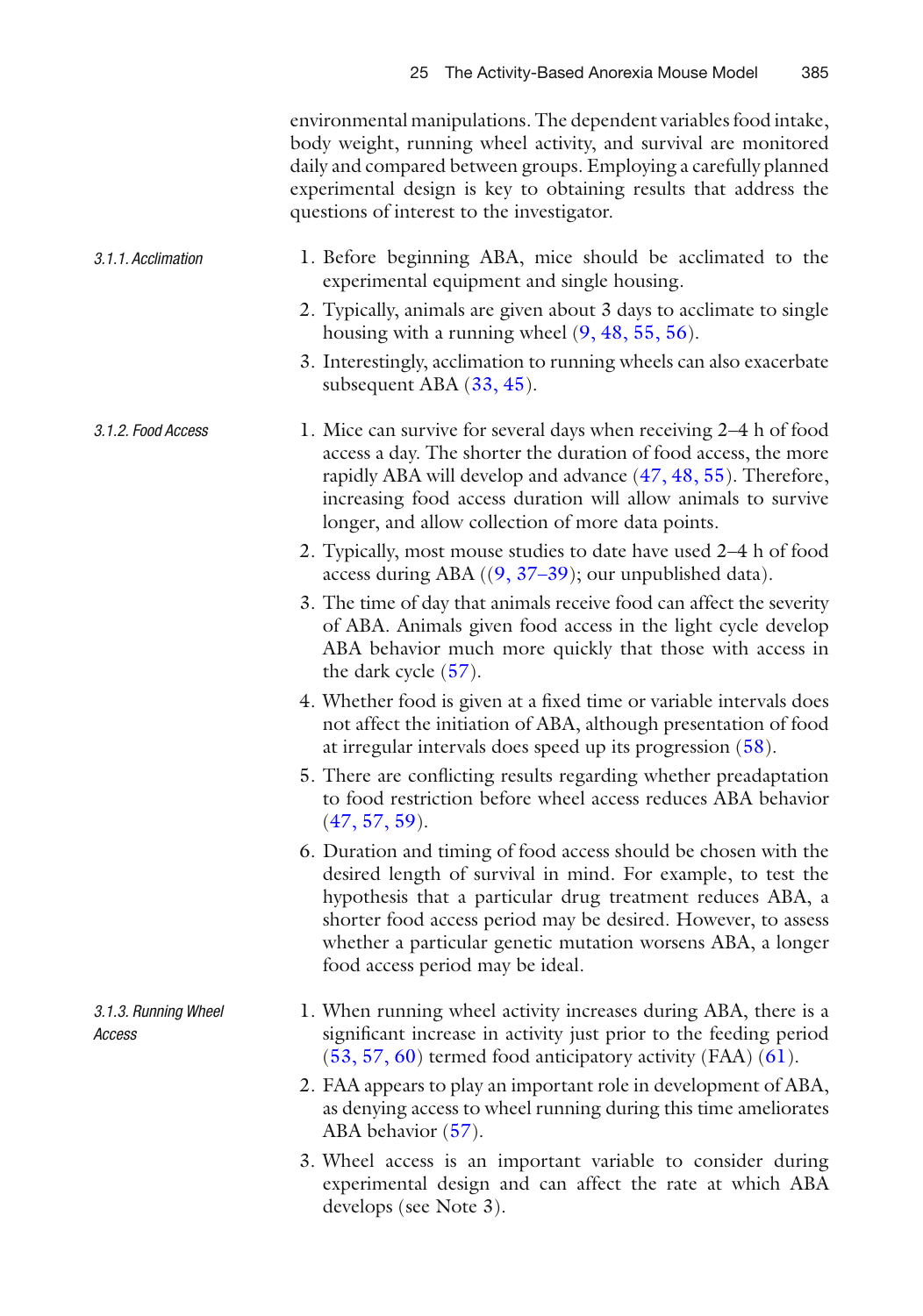*3.1.4. Experimental Design: Independent Variables*

There are several different independent variables that can be manipulated during an ABA experiment. Food restriction and the presence of a running wheel are both required to produce the ABA phenomenon, and both can be presented in a between-subject or within-subject fashion.

- 1. A within-subjects design, in which animals first receive food ad libitum and then have restricted access to food, decreases the number of mice and wheels needed and may also increase statistical power.
- 2. A between-subjects design in which separate groups receive food ad libitum or restricted access reduces the length of the experiment.
- 3. Other independent variables, such as drug treatments, are diffi cult to administer in a within-in subjects design and are usually presented in a between-subjects manner.
- 4. Choosing the appropriate experimental design for the independent variables of interest will depend on each individual variable, practicality, expense, and the animals and equipment available. Although many different experimental designs are possible, an experimental design we have used frequently is presented below as an example (Fig. [3\)](#page-10-0).

The present design uses both between- and within-subject factors to increase statistical power, and reduce the number of animals and wheels needed (Fig.  $3a$ ). Food access is manipulated in a withinsubjects fashion, with animals first receiving food ad libitum, and then receiving food under restricted conditions (2–4 h daily). Therefore, animals serve as their own internal control with respect to the effects of food restriction on food intake, running wheel activity levels, and body weight. Both wheel access and drug treatment are presented in a between-subjects manner. Thus, for each group with running wheels, there is a corresponding group without wheels. Groups without wheels provide a control for any effects of drug treatment on food intake or bodyweight in the absence of running. Drug treatments are often difficult to administer in a within-subjects design due to carry over effects and the often fast progression of ABA. This experimental design is executed through the protocol below (Fig. [3b\)](#page-10-0):  *3.1.5. Experimental Design: An Example*

- 1. Prior to acclimation, animals should receive any necessary drug pretreatment (if applicable) (see Subheading [3.2\)](#page-11-0).
- 2. Begin acclimation by singly housing all animals. Animals in the wheel access groups should receive wheels at this time (unlocked). Administer food and water ad libitum.
- 3. After 3 days of single housing and wheel acclimation, obtain daily measurements of the dependent variables (body weight, food intake, running wheel activity) for 5–7 days (baseline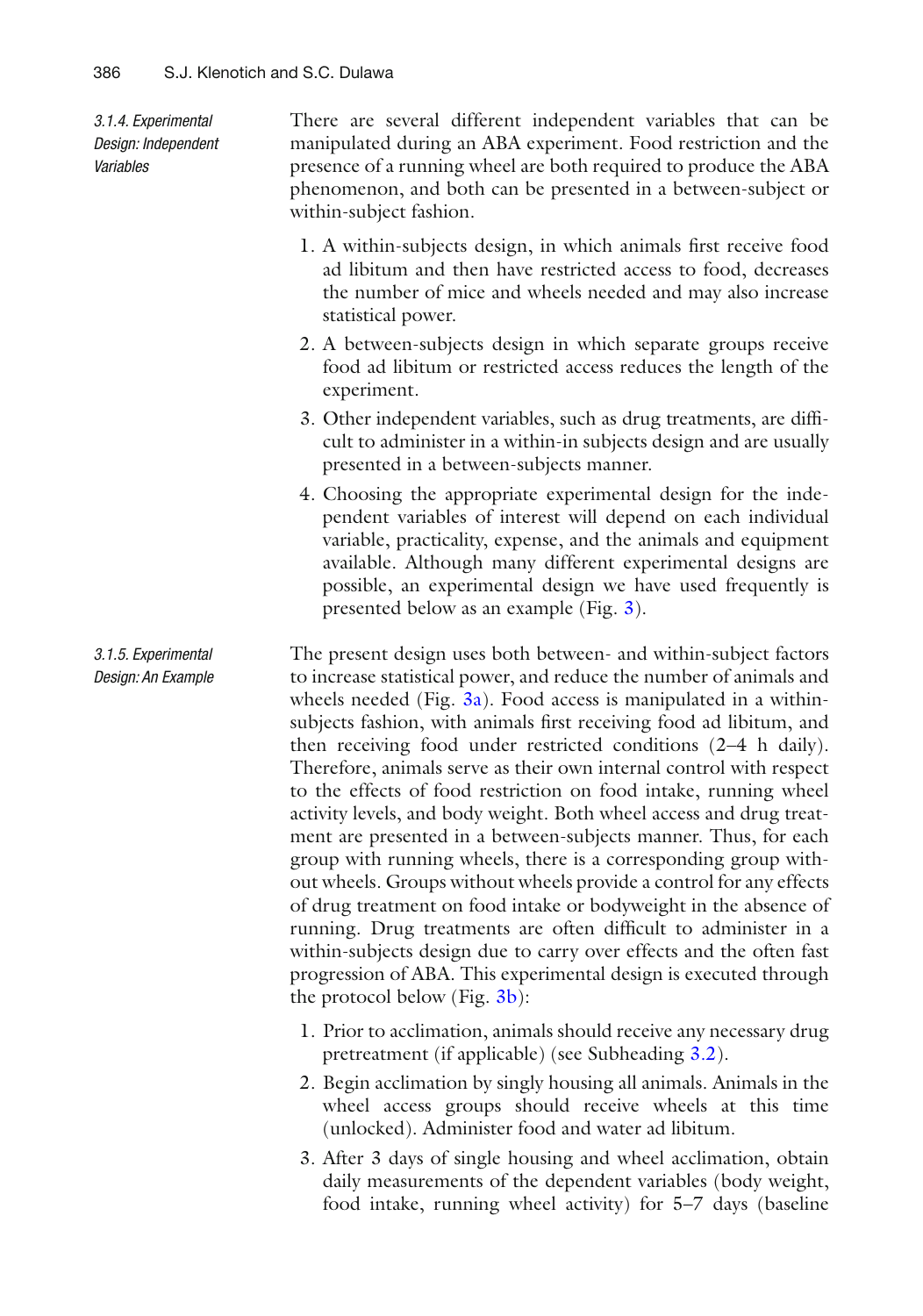<span id="page-10-0"></span>

| а                        | Wheel             | No Wheel             |
|--------------------------|-------------------|----------------------|
| Treatment X              | Treatment X/Wheel | Treatment X/No Wheel |
| <b>Control</b> Treatment | Control/Wheel     | Control/No Wheel     |



 Fig. 3. ABA experimental design and timeline example. ( **a** ) Experimental design includes animals housed with and without wheels, with or without food restriction, and receiving control or treatment. This strategy employs a withinsubjects for food access conditions, and a between subjects design for wheel condition and treatment condition. (**b**) Experimental timeline for this design.

measurements). It is best to take these measurements all together, and at the time of day the investigator plans to manipulate food access during restriction to acclimate animals to being handled at this time.

- 4. Following baseline, begin daily food restriction, or the ABA period. Water is still given ad libitum. Continue taking daily measurements of the dependent variables until animals reach end point.
- 5. Once animals reach the chosen end point (see Subheading 3.1.6), recovery from ABA (see Subheading [3.1.7\)](#page-11-0) can be evaluated.
- As stated above, mice exposed to food restriction and running wheels will increase their activity levels and decrease their food intake to until death occurs. In general, three signs of death are present 48 h prior to stomach ulceration and death  $(62)$ .  *3.1.6. Determining End Point*
	- 1. There is a large drop in body weight, which levels off and drops dramatically again before death.
	- 2. Food consumption initially increases day to day, but then drops off rapidly before death.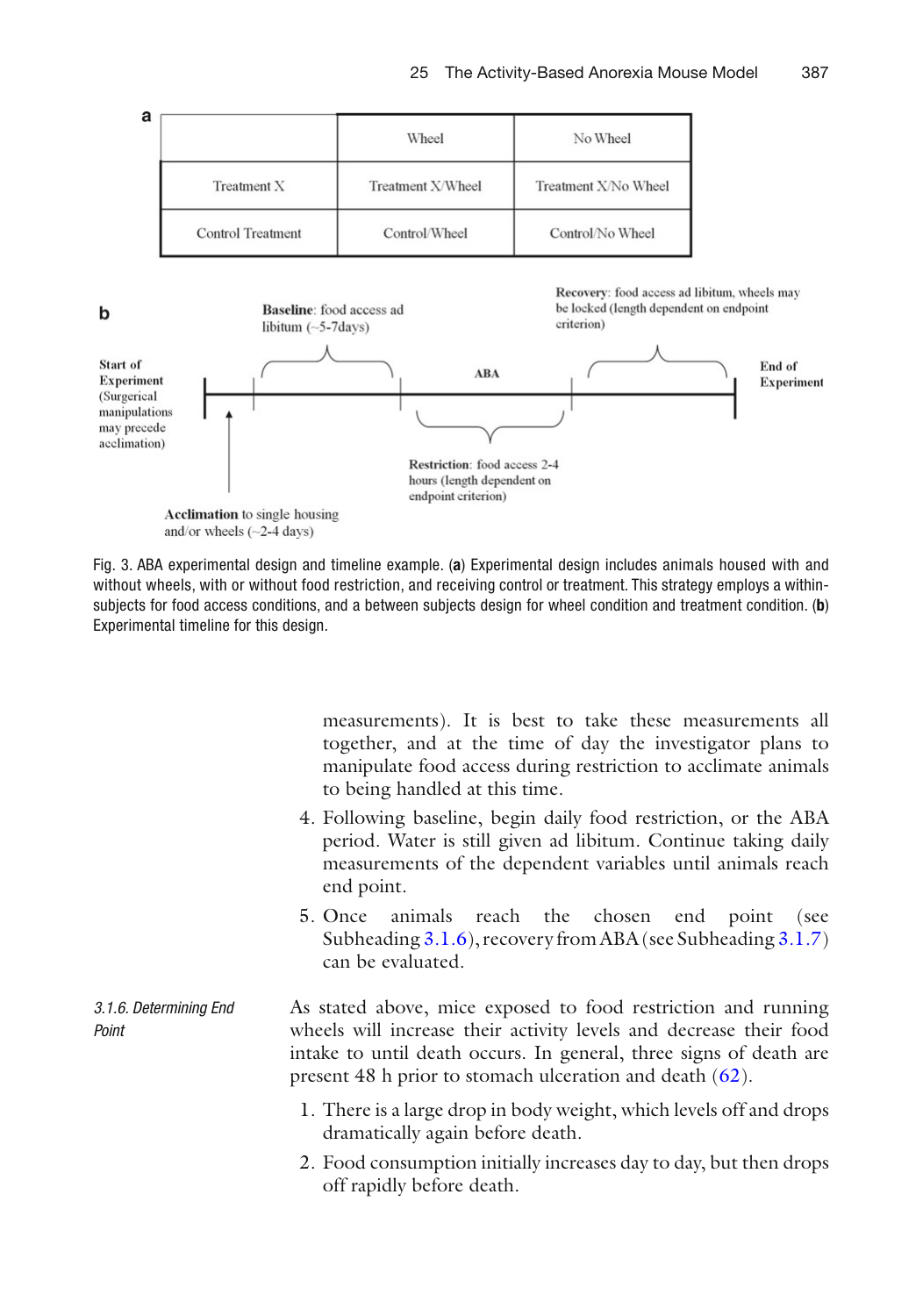<span id="page-11-0"></span>

| 3. Running wheel activity increases very quickly in line with |                                                                  |  |  |  |
|---------------------------------------------------------------|------------------------------------------------------------------|--|--|--|
|                                                               | increases in food intake, but drops off dramatically 24 h before |  |  |  |
| death.                                                        |                                                                  |  |  |  |

4. Defining an end point at which the animals will be removed from ABA is ethically important to reduce suffering and/or examine recovery. Since mice and rats will develop stomach ulcers, and have a low rate of recovery after losing 30% of their initial body weight, most investigators choose to remove animals from ABA when they have lost 25% of their baseline body weight. On the other hand, human AN patients are typically diagnosed when they have lost 15% of their ideal body weight.

 5. Regardless of the chosen end point, one should be selected to prevent animals from dying from ABA which is unnecessary and unethical.

#### 1. Most investigators define recovery as a return to a stable body weight once unlimited food access is reinstated  $(3, 57, 63)$  $(3, 57, 63)$ .  *3.1.7. Recovery*

 2. In addition to weight gain, return of estrus is another sign of recovery  $(63)$ .

- 3. Recovery after loss of 25% of initial baseline body weight can be variable, and some mice may not fully recover.
- 4. Some groups define recovery as a maintenance or increase in body weight during a consecutive 4-day period  $(3, 52, 53)$  $(3, 52, 53)$ .
- 5. Recovery from ABA may be based on body weight, or on a predetermined amount of time that must pass before mice are considered "unrecovered."
- 6. Locking or removing wheels during recovery will aid in increasing the rate of recovery.

#### The ABA model can be used to test potential drug treatments for AN. Furthermore, selective drugs can be used to dissect the neural substrates that modulate ABA. Drugs can be delivered to mice subjected to ABA via different routes of administration which have different advantages and disadvantages.  *3.2. Drug Treatment in ABA*

- 1. Many drugs can be dissolved in the drinking water. The concentration required to deliver a given dose is determined by measuring the bodyweight, and daily water intake of animals. Although this route of administration is noninvasive and delivers drug in a steady manner, drinking rates during baseline and the food restriction period can vary greatly and alter the target dose (see Note 4).
- 2. The administration of drug by daily injection ensures the accuracy of the dose delivered. However, some drugs have short half lives, and daily injection does not produce steady-state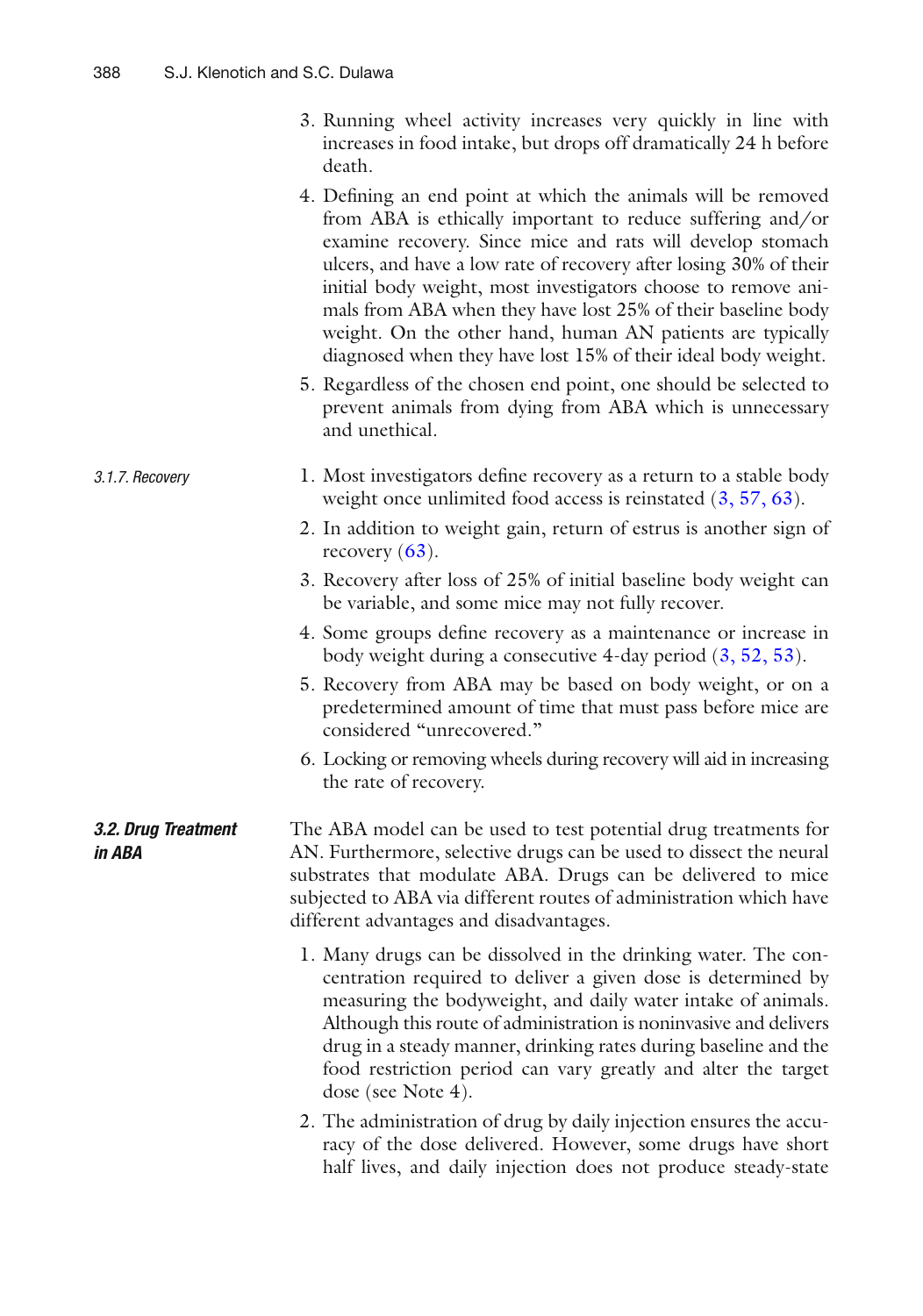levels for such drugs. Also, daily injections are invasive, and introduce stress into the experiment. Stress derived from manipulations outside of the ABA paradigm can confound results (see Note 5).

- 3. Osmotic minipumps allow for precise administration of drug that lasts up to several weeks. Delivery of drug via minipumps is relatively stress free following recovery from implantation. However, implantation of minipumps requires a minimally invasive surgery in which animals must be anesthetized. Therefore, animals will need to fully recover (2–3 days) before beginning experimentation. Certain drugs have poor longterm stability when dissolved, or require vehicles incompatible with pumps, and are better administered by injection or drinking water.
- 1. During baseline, group means obtained for the dependent measures body weight, food intake, or running wheel activity can be compared using standard repeated-measures analysis of variance (ANOVA), since these dependent measures will be gathered daily for each animal.  *3.3. Statistical Analysis 3.3.1. Analysis of Variance*
	- 2. Repeated-measures ANOVA can also be applied to data collected during the restriction period, but before animals are removed from the experiment.
	- 3. Standard repeated-measures ANOVA can handle a minimally unbalanced design in which few animals have dropped from the study, but the mixed effects model should be used to analyze data with several missing values (see Subheading 3.3.2).
- 1. The mixed effects model allows for a more complete analysis of dependent measures through the end of the experiment when all animals have reached end-point criterion. Animals will reach end point intermittently, thus creating datasets with several missing values.  *3.3.2. Mixed Effects Model*
	- 2. The mixed effects model (or mixed ANOVA model) can compare subjects despite unbalanced datasets and is written as:

$$
y = X\beta + Z\gamma + \varepsilon
$$

The model has both fixed effects parameters  $(\beta)$ , random effects parameters  $(\gamma)$ , and an error variable  $(\varepsilon)$  that all vary as a function of each particular case.

 3. This model is a generalization of the standard linear model in which errors are permitted to exhibit correlation and nonconstant variability, which would violate assumptions made in standard ANOVA. For more information on this model, see Cnaan et al.  $(64)$ .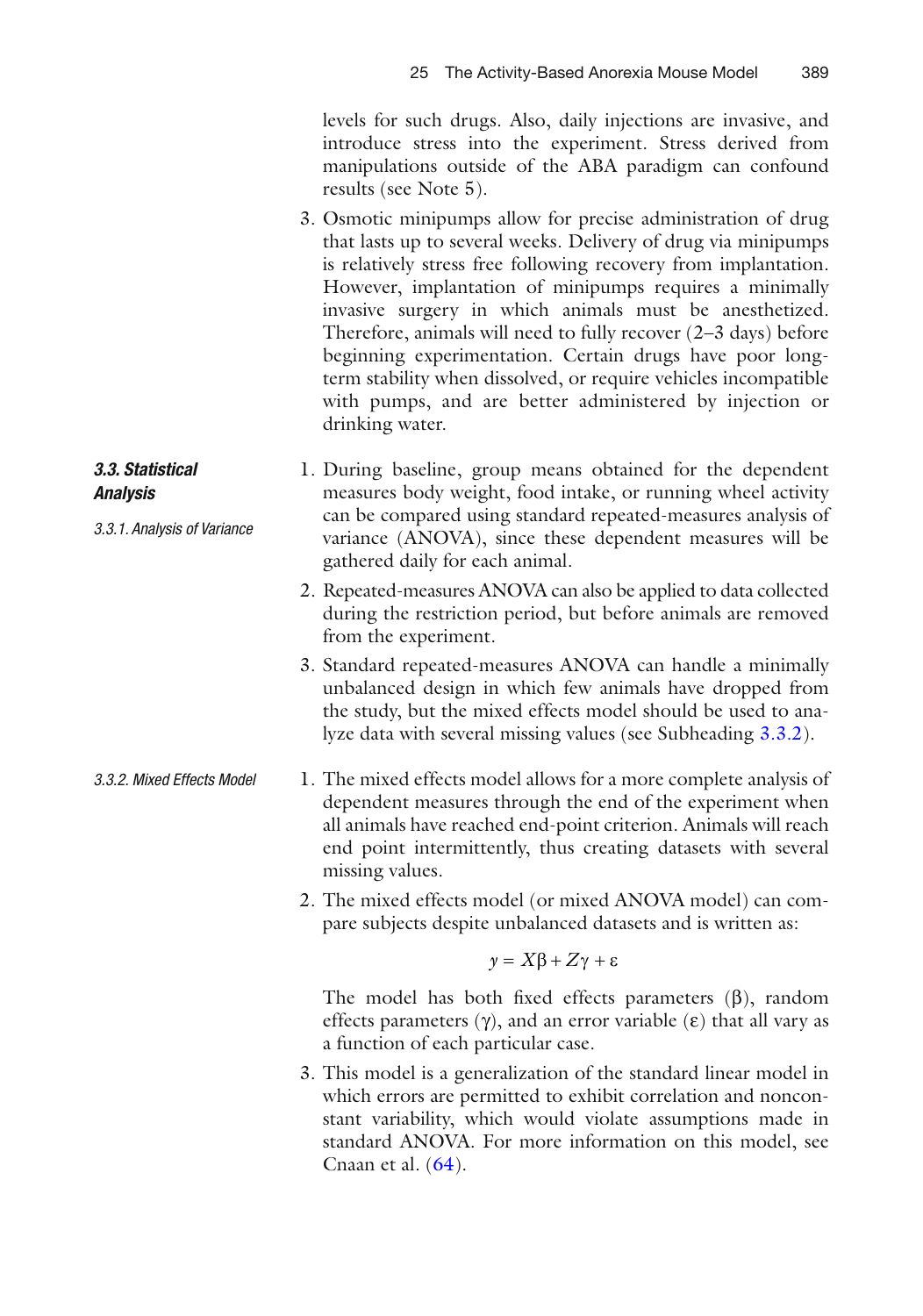| 3.3.3. Survival Analysis         | 1. Survival analysis is concerned with studying the time between<br>entry into a study and a defined event. For example, survival analy-<br>sis can compare the time it takes different groups of animals to<br>reach end-point criteria (e.g., loss of 25% of initial body weight).                                                                                                                             |
|----------------------------------|------------------------------------------------------------------------------------------------------------------------------------------------------------------------------------------------------------------------------------------------------------------------------------------------------------------------------------------------------------------------------------------------------------------|
|                                  | 2. Kaplan-Meier is one type of survival analysis that can be used<br>to assess group differences in time to dropout. Kaplan-Meier is<br>appropriate when time is the only variable of interest, therefore<br>if other covariates exist, the Cox regression may be more suited<br>for analyses.                                                                                                                   |
|                                  | 3. Kaplan-Meier survival analysis generally outputs results of<br>three statistical comparisons, those being the Log rank test, the<br>Breslow or Wilcoxon test, and the Tarone-Ware test, each of<br>which weight the time points in a different manner.                                                                                                                                                        |
|                                  | 4. The Log rank test compares equality of survival functions by<br>giving each time point equal weight.                                                                                                                                                                                                                                                                                                          |
|                                  | 5. The Breslow test compares equality of survival functions by weigh-<br>ing time points with consideration of number of cases present at<br>each time point, and is subject to making more type II errors.<br>Figure 1 shows a typical output from this type of analysis.                                                                                                                                       |
|                                  | 6. The Tarone-Ware test compares equality of survival functions<br>by weighing all time points by the square root of the number<br>of cases at each time point and is considered a compromise<br>between Log rank and the less conservative Breslow test.                                                                                                                                                        |
| 3.4. Summary<br>and Future Scope | ABA can be induced when mice housed with running wheels are<br>subjected to daily food restriction. The subsequent hyperactivity,<br>reduction in food intake, and extreme body weight loss that can lead<br>to death closely mimics the symptoms of AN observed in humans.<br>The ABA mouse models can be used to identify potential treatments<br>for AN and elucidate the neural substrates of this disorder. |
| 4 N.L.                           |                                                                                                                                                                                                                                                                                                                                                                                                                  |

 **4. Notes**

- 1. The severity of ABA behavior can be ameliorated, and the length of the experiment increased, by reducing running wheel access, or increasing the food access period. Conversely, ABA behavior will develop more severely and more quickly if running wheel access is increased and food access is decreased.
- 2. The measurement of food intake is often complicated by mice defecating and moving bedding into the food jar. Mice also chew food pellets into very small pieces or powder. We have found that using forceps and a small strainer to sift through the contents of the food jar makes removing bedding and fecal matter much easier, and allows for more accurate data collection.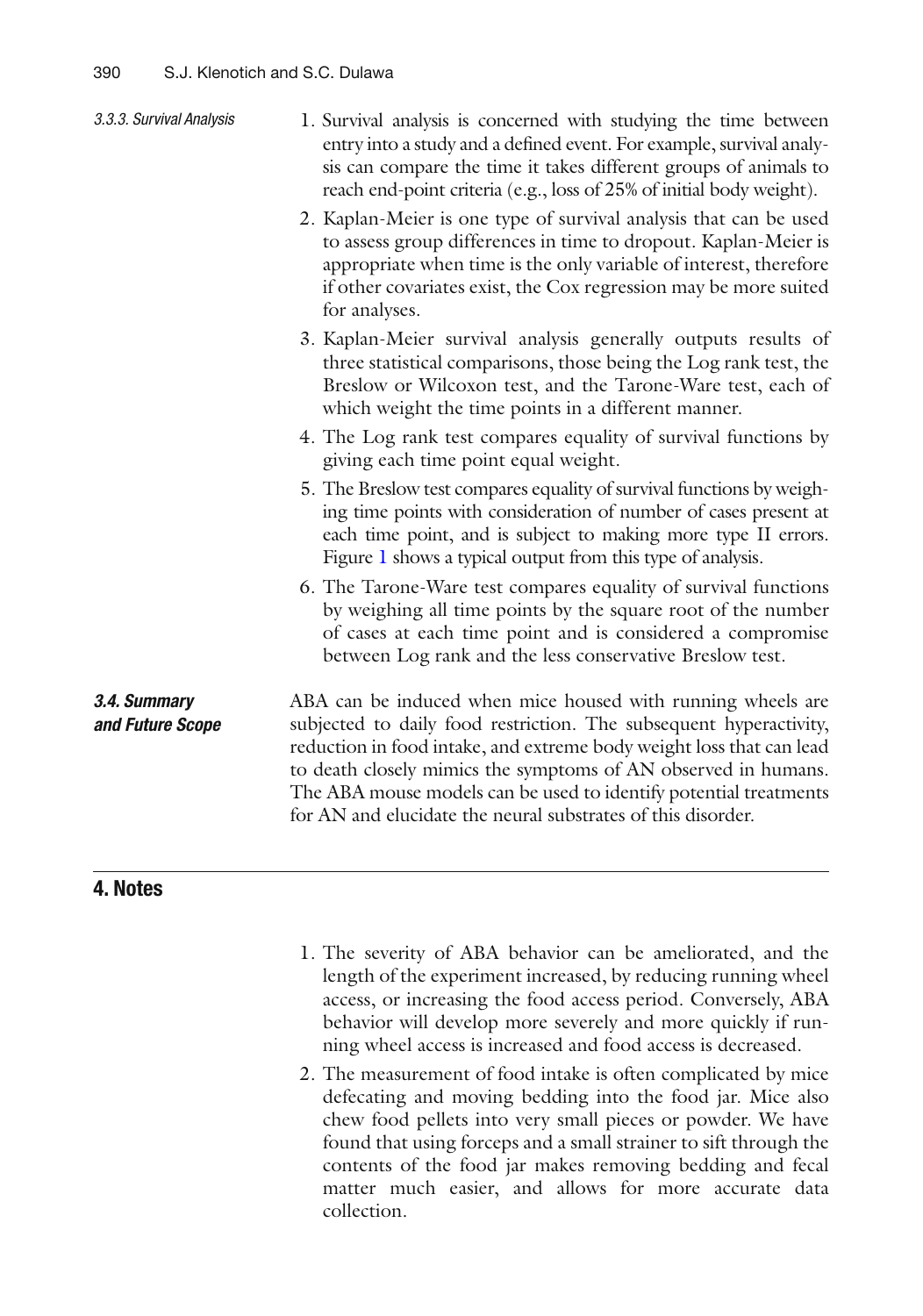- <span id="page-14-0"></span> 3. In many ABA experiments, investigators lock the running wheels during the food access, preventing animals from running during this period. This may ameliorate the development of ABA, as wheel running will not compete with food intake. This procedure can be useful if the investigator wants to extend the time until end point, or increase the rate of recovery from ABA. Alternatively, allowing wheel access during the food access period allows the animal the choice to either run or eat.
- 4. Administering drugs via the drinking water offers many advantages, such as avoiding daily injections. Nonetheless, during ABA, water intake levels can fluctuate. Therefore, as water intake varies, the dose of the drug received will also fluctuate. Measuring daily water intake and adjusting the concentration of the drug is needed to maintain the desired dose, but can be labor intensive.
- 5. Using daily injections to administer a drug of interest can have unexpected effects. Certain drugs and vehicles can cause local irritation at the injection site, resulting in changes in behavior. Some drugs may also cause short-term sedation, which can interfere with both feeding and running behavior. If drug must be injected daily, the time of day of the injection should be carefully considered based on potential sedating or activating effects of the drug.

#### **Acknowledgments**

The authors would like to thank Mariel P. Seiglie for her invaluable technical assistance and for her advice and comments on this manuscript. This work was supported by NIH Grant R01MH079424 and NIH Grant TG2GM07839.

#### **References**

- 1. Hall JF, Smith K, Schnitzer SB, Hanford PV (1953) Elevation of activity level in the rat following transition from ad libitum to restricted feeding. *J Comp Physiol Psychol* **46**:429–433.
- 2. Hall JF, Hanford PV (1954) Activity as a function of a restricted feeding schedule. *J Comp Physiol Psychol* **47**:362–363.
- 3. Routtenberg A, Kuznesof AW (1967) Selfstarvation of rats living in activity wheels on a restricted feeding schedule. *J Comp Physiol Psychol* **64**:414–421.
- 4. Epling WF, Pierce WD, Stefan LA (1981) Schedule-induced self-starvation. In: C.M. Bradshaw, E. Szabadi, and Lowe CF (Eds.),

*Quantifi cation of steady-state operant behavior* (pp. 393–396). Amsterdam: North-Holland.

- 5. Burden VR, White BD, Dean RG, Martin RJ (1993) Activity of the hypothalamicpituitary-adrenal axis is elevated in rats with activity-based anorexia. *J Nutr* **123**:1217–1225.
- 6. Vincent GP, Pare WP (1976) Activity-stress ulcer in the rat, hamster, gerbil and guinea pig. *Physiol Behav* **16**:557–560.
- 7. Vincent GP, Pare WP, Isom KE, Reeves JM (1977) Activity-stress gastric lesions in the chipmunk *(Tanias striatus)*. *Physiol Behav* **5**: 449–452.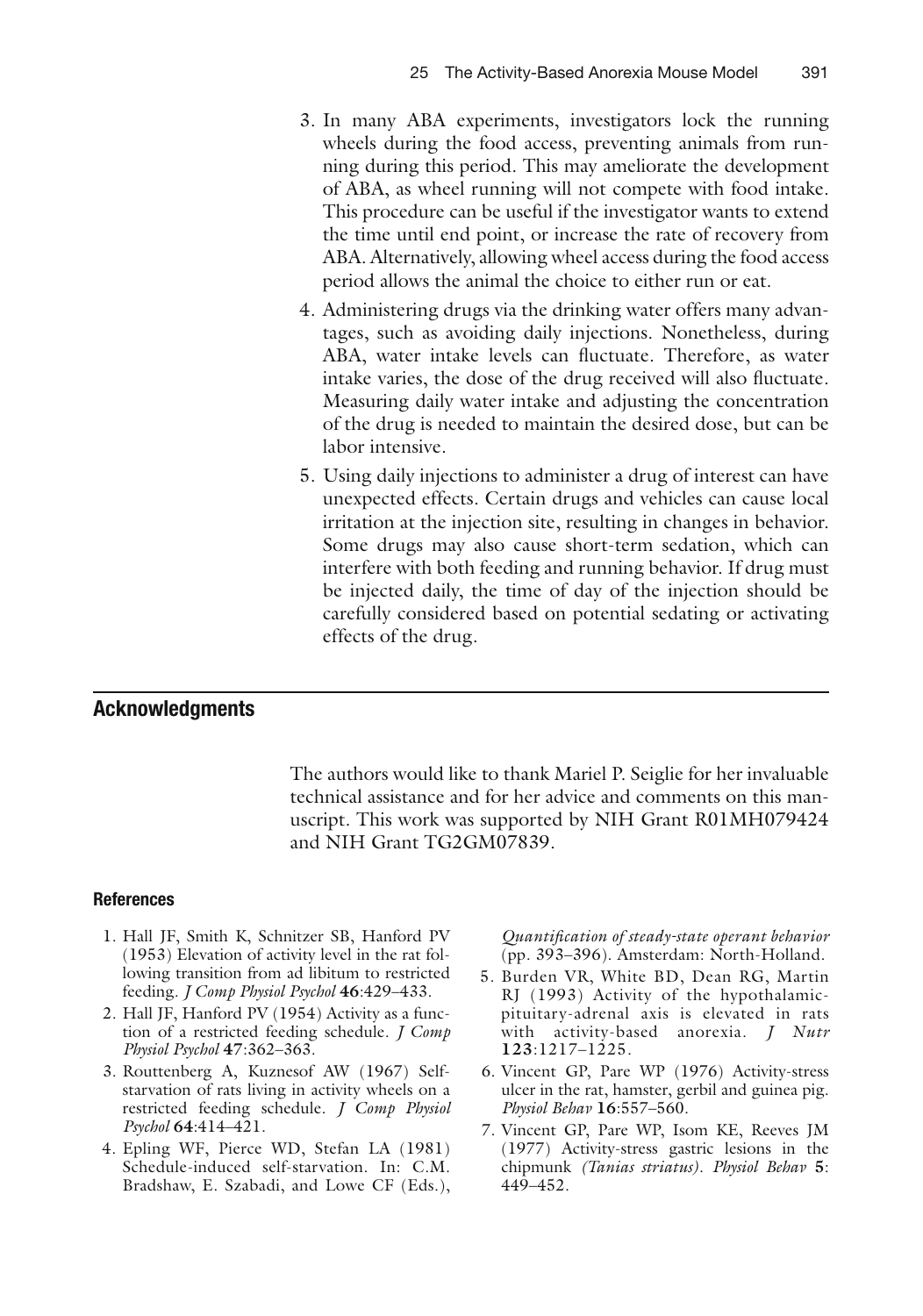- <span id="page-15-0"></span> 8. Treasure JL, Owen JB (1997) Intriguing links between animal behavior and anorexia nervosa. *Int J Eat Disord* **21**:307–311.
- 9. Gelegen C, Collier DA, Campbell IC, Oppelaar H, van den Heuvel J, Adan RA, Kas MJ (2007) Difference in susceptibility to activity-based anorexia in two inbred strains of mice. *Eur Neuropsychopharmacol* **17**:199–205.
- 10. Lambert KG (1993) The activity-stress paradigm: possible mechanisms and applications. *J Gen Psychol* **120**:21–32.
- 11. Marrazzi MA, Luby ED (1986) An auto-addiction opiod model of chronic anorexia nervosa. *Int J Eat Disord* **5**:191–208.
- 12. Guisinger S (2003) Adapted to flee famine: adding an evolutionary perspective on anorexia nervosa. *Psychol Rev* **110**:745–761.
- 13. Attia E Anorexia nervosa: current status and future directions. *Annu Rev Med* **61**:425–435.
- 14. Birmingham CL, Su J, Hlynsky JA, Goldner EM, Gao M (2005) The mortality rate from anorexia nervosa. *Int J Eat Disord* **38**:143–146.
- 15. Kron L, Katz JL, Gorzynski G, Weiner H (1978) Hyperactivity in anorexia nervosa: a fundamental clinical feature. *Compr Psychiatry* **19**:433–440.
- 16. Hebebrand J, Exner C, Hebebrand K, Holtkamp C, Casper RC, Remschmidt H, Herpertz-Dahlmann B, Klingenspor M (2003) Hyperactivity in patients with anorexia nervosa and in semistarved rats: evidence for a pivotal role of hypoleptinemia. *Physiol Behav* **79**:25–37.
- 17. Kaye WH, Gwirtsman HE, George DT, Ebert MH, Jimerson DC, Tomai TP, Chrousos GP, Gold PW (1987) Elevated cerebrospinal fluid levels of immunoreactive corticotropin-releasing hormone in anorexia nervosa: relation to state of nutrition, adrenal function, and intensity of depression. *J Clin Endocrinol Metab* **64**:203–208.
- 18. Lawson EA, Klibanski A (2008) Endocrine abnormalities in anorexia nervosa. *Nat Clin Pract Endocrinol Metab* **4**:407–414.
- 19. Kaye WH, Bulik CM, Thornton L, Barbarich N, Masters K (2004) Comorbidity of anxiety disorders with anorexia and bulimia nervosa. *Am J Psychiatry* **161**:2215–2221.
- 20. Pike KM (1998) Long-term course of anorexia nervosa: response, relapse, remission, and recovery. *Clin Psychol Rev* **18**:447–475.
- 21. Carter JC, Blackmore E, Sutandar-Pinnock K, Woodside DB (2004) Relapse in anorexia nervosa: a survival analysis. *Psychol Med* **34**:671–679.
- 22. Guarda AS (2008) Treatment of anorexia nervosa: insights and obstacles. *Physiol Behav* **94**:113–120.
- 23. Fisher CA, Hetrick SE, Rushford N Family therapy for anorexia nervosa. *Cochrane Database Syst Rev* **4**:CD004780.
- 24. Murphy R, Straebler S, Cooper Z, Fairburn CG (2010) Cognitive behavioral therapy for eating disorders. *Psychiatr Clin North Am* **33**:611–627.
- 25. Bulik CM, Berkman ND, Brownley KA, Sedway JA, Lohr KN (2007) Anorexia nervosa treatment: a systematic review of randomized controlled trials. *Int J Eat Disord* **40**:310–320.
- 26. Lock J, Agras WS, Bryson S, Kraemer HC (2005) A comparison of short- and long-term family therapy for adolescent anorexia nervosa. *J Am Acad Child Adolesc Psychiatry* **44**:632–639.
- 27. Walsh BT, Kaplan AS, Attia E, Olmsted M, Parides M, Carter JC, Pike KM, Devlin MJ, Woodside B, Roberto CA, Rockert W (2006) Fluoxetine after weight restoration in anorexia nervosa: a randomized controlled trial. *JAMA* **295**:2605–2612.
- 28. Kaye WH, Nagata T, Weltzin TE, Hsu LK, Sokol MS, McConaha C, Plotnicov KH, Weise J, Deep D (2001) Double-blind placebo-controlled administration of fluoxetine in restricting- and restricting-purging-type anorexia nervosa. *Biol Psychiatry* **49**:644–652.
- 29. Bissada H, Tasca GA, Barber AM, Bradwejn J (2008) Olanzapine in the treatment of low body weight and obsessive thinking in women with anorexia nervosa: a randomized, doubleblind, placebo-controlled trial. *Am J Psychiatry* **165**:1281–1288.
- 30. Geyer M, Markou A (1995). Animal models of psychiatric disorders. In: Bloom F, Kupfer D (Eds.), *Psychopharmacology: The Fourth Generation of Progress*. Raven Press: New York. pp 787–798.
- 31. Doerries LE (1996) Gender differences in activity anorexia: Predictable, paradoxical or enigmatic? In: Epling WF, Pierce WD (Eds.), *Activity anorexia: Theory, research, and treatment* Mahwah, NJ: Erlbaum. pp 69–77.
- 32. Woods DJ, Routtenberg A (1971) "Selfstarvation" in activity wheels: developmental and chlorpromazine interactions. *J Comp Physiol Psychol* **76**:84–93.
- 33. Pare WP (1975) The influence of food consumption and running activity on the activity-stress ulcer in the rat *. Am J Dig Dis* **20**:262–273.
- 34. Boakes RA, Mills KJ, Single JP (1999) Sex differences in the relationship between activity and weight loss in the rat. *Behav Neurosci* **113**:1080–1089.
- 35. Doerries LE, Stanley EZ, Aravich PF (1991) Activity-based anorexia: relationship to gender and activity-stress ulcers. *Physiol Behav* **50**:945–949.